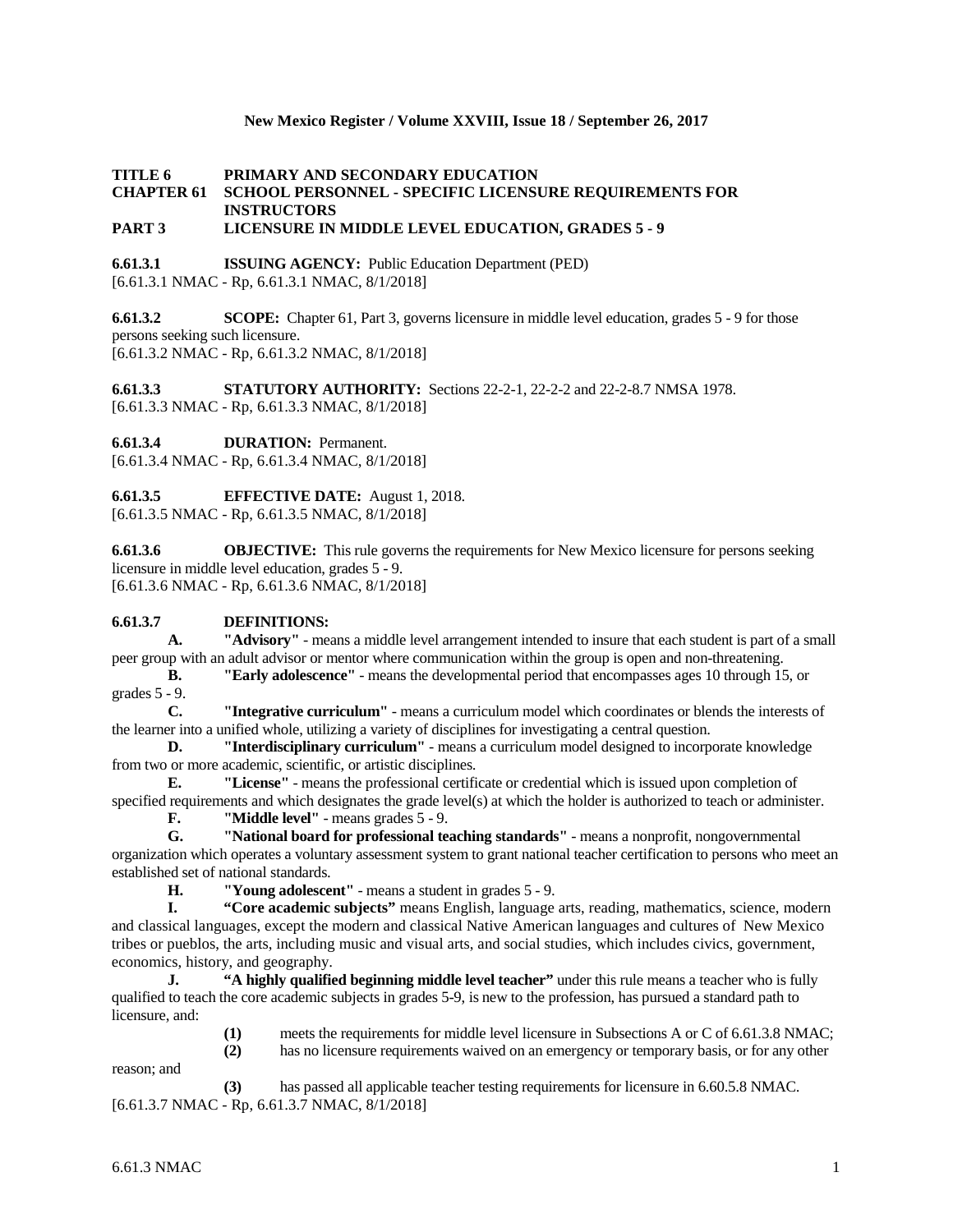### **6.61.3.8 REQUIREMENTS:**

**A.** Persons seeking a teaching license or licensure endorsements pursuant to the provisions of this rule shall meet the following requirements of Paragraph (1) of Subsection A of 6.61.3.8 NMAC, or Subsection B of 6.61.3.8 NMAC, or Subsection C of 6.61.3.8 NMAC.

**(1)** bachelor's degree from a regionally accredited college or university and including, for those students first entering a college or university beginning in the fall of 2017, the following:

- **(a)** nine semester hours in communication
- **(b)** six semester hours in mathematics
- **(c)** eight semester hours in laboratory science
- **(d)** nine semester hours in social and behavioral science; and
- **(e)** nine semester hours in humanities and fine arts.

**(2)** 30 - 36 semester hours of professional education in a middle level education program approved by the PED, including completion of the PED's New Mexico middle level teacher competencies and a mandatory student teaching experience; and

**(3)** 24 semester hours in at least one teaching field such as mathematics, science(s), language arts, reading, and social studies (or other content related areas), six semester hours of which must be in upper division courses; individuals must also complete the PED's approved competencies in the teaching field; and

**(4)** in addition to the requirements specified in Subsection A, Paragraphs (1), (3) and (5) of 6.61.3.8 NMAC, three hours in the teaching of reading in subject matter content for those who have first entered any college or university on or after August 1, 2001 regardless of when they graduate or earn their degree; and

**(5)** passage of all applicable portions of the current PED-approved teacher test; and

**(6)** satisfy the requirements of a highly qualified beginning middle level teacher, or

**B.** persons holding a standard New Mexico license in K-8 elementary education, 7-12 secondary education pre K-12 specialty area education, or pre K-12 special education; and

**(1)** five years of documented, successful teaching experience at the middle school level during the ten-year period immediately preceding the date of application for middle level education licensure; and

**(2)** has demonstrated competency in the academic subjects the teacher teaches by:

**(a)** passing the content knowledge test(s) of the New Mexico teacher assessments or predecessor New Mexico teacher licensure examinations, or accepted comparable licensure tests from another state in each subject the teacher teaches; or

**(b)** successfully completing an undergraduate academic major (24-36 semester hours), six semester hours of which must be in upper division courses or coursework equivalent to an undergraduate major, or a graduate degree in each subject area the teacher teaches; or<br> **C.** possess a valid certificate issued by the n

**C.** possess a valid certificate issued by the national board for professional teaching standards for the appropriate grade level and type.

[6.61.3.8 NMAC - Rp, 6.61.3.8 NMAC, 8/1/2018]

**6.61.3.9 IMPLEMENTATION:** Persons who meet these requirements may obtain a license or endorsements at a level established by the PED unless otherwise barred by New Mexico statute or PED rule. [6.61.3.9 NMAC - Rp, 6.61.3.9 NMAC, 8/1/2018]

**6.61.3.10 REFERENCED MATERIAL:** The New Mexico middle level teacher competencies follow: **A.** Learner development:

**(1)** The teacher understands how learners grow and develop, recognizing that patterns of learning and development vary individually within and across the cognitive, linguistic, social, emotional, and physical areas, and designs and implements developmentally appropriate and challenging learning experiences.

**(2)** The teacher shall:

**(a)** regularly assess individual and group performance in order to design and modify instruction to meet learners' needs in each area of development (cognitive, linguistic, social, emotional and physical) and scaffolds the next level of development;

**(b)** create developmentally appropriate instruction that takes into account individual learners' strengths, interests, and needs and that enables each learner to advance and accelerate their learning;

**(c)** collaborate with families, communities, colleagues, and other professionals to promote learner growth and development;

**(d)** understand how learning occurs—how learners construct knowledge, acquire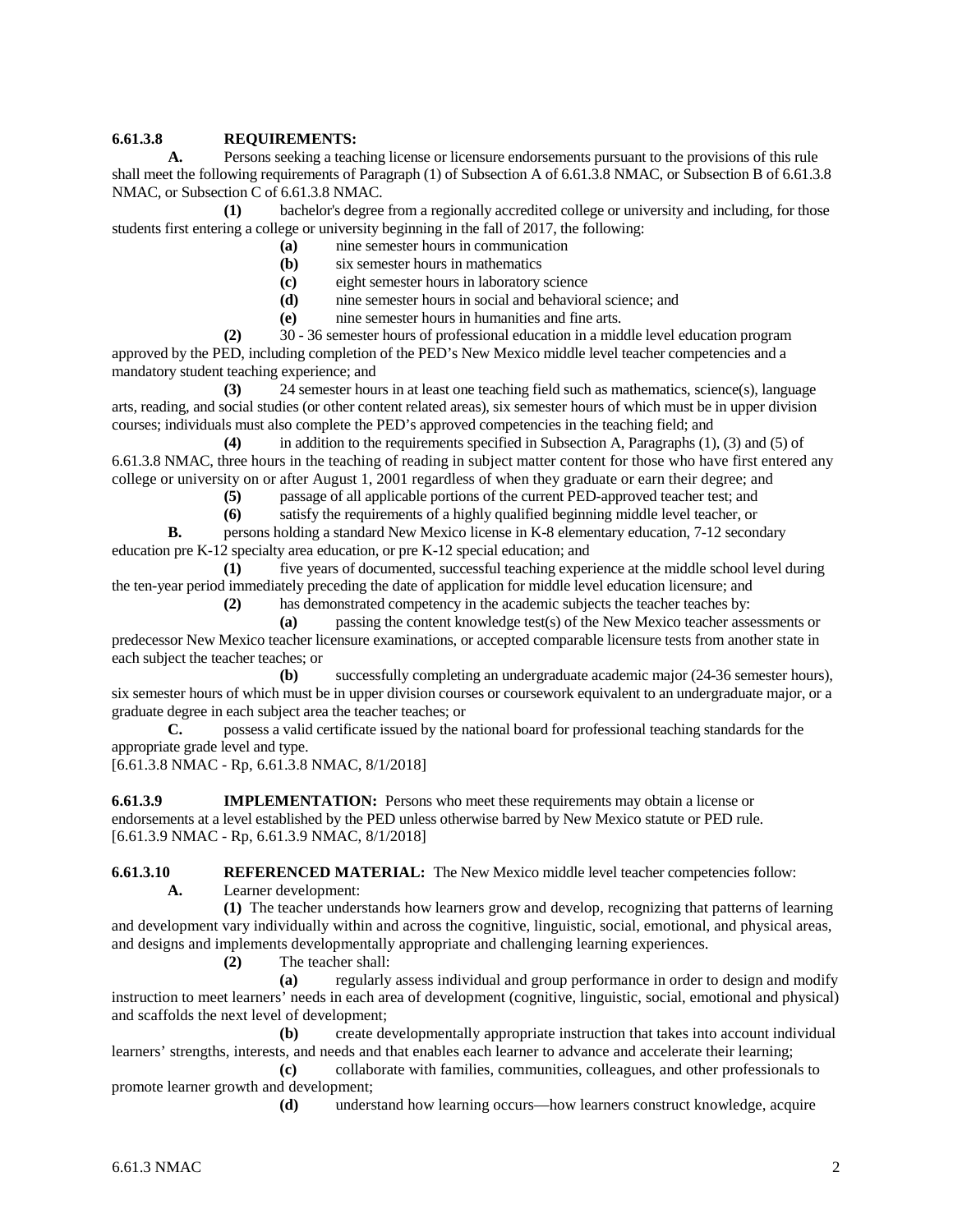skills, and develop disciplined thinking processes—and knows how to use instructional strategies that promote student learning;

**(e)** understand that each learner's cognitive, linguistic, social, emotional, and physical development influences learning and knows how to make instructional decisions that build on learners' strengths and needs;

**(f)** identify readiness for learning, and understands how development in any one area may affect performance in others;

**(g)** understand the role of language and culture in learning and knows how to modify instruction to make language comprehensible and instruction relevant, accessible, and challenging; **(h)** respect learners' differing strengths and needs and is committed to using the

information to further each learner's development;

**(i)** commit to using learners' strengths as a basis for growth, and their misconceptions as opportunities for learning;

**(j)** take responsibility for promoting learners' growth and development; and

**(k)** value the input and contributions of families, colleagues, and other professionals in understanding and supporting each learner's development.

**B.** Learning differences:

**(1)** The teacher uses understanding of individual differences and diverse cultures and communities to ensure inclusive learning environments that enable each learner to meet high standards.

**(2)** The teacher shall:

**(a)** design, adapt, and deliver instruction to address each student's diverse learning strengths and needs and creates opportunities for students to demonstrate their learning in different ways;

**(b)** make appropriate and timely provisions (e.g., pacing for individual rates of growth, task demands, communication, assessment and response modes) for individual students with particular learning differences or needs;

**(c)** design instruction to build on learners' prior knowledge and experiences, allowing learners to accelerate as they demonstrate their understandings;

**(d)** bring multiple perspectives to the discussion of content, including attention to learners' personal, family, and community experiences and cultural norms;

**(e)** incorporate tools of language development into planning and instruction, including strategies for making content accessible to English language learners and for evaluating and supporting their development of English proficiency;

**(f)** access resource, supports, and specialized assistance and services to meet particular learning differences or needs;

**(g)** understand and identify differences in approaches to learning and performance and knows how to design instruction that uses each learner's strengths to promote growth;

**(h)** understand students with exceptional needs, including those associated with disabilities and giftedness, and knows how to use strategies and resources to address these needs;

**(i)** know about second language acquisition processes and knows how to incorporate instructional strategies and resources to support language acquisition;

**(j)** understand that learners bring assets for learning based on their individual experiences, abilities, talents, prior learning, and peer and social group interactions, as well as language, culture, family and community values;

**(k)** know how to access information about the values of diverse cultures and communities and how to incorporate learners' experiences, cultures and community resources into instruction;

**(l)** believe that all learners can achieve at the high levels and persists in helping each learner reach their potential;

**(m)** respect learners as individuals with differing personal and family backgrounds and various skills, abilities, perspectives, talents and interests;

**(n)** make learners feel valued and helps them learn to value each other; and

**(o)** value diverse languages and dialects and seeks to integrate them into their instructional practice to engage students in learning.

**C.** Learning environments:

**(1)** The teacher works with others to create environments that support individual and collaborative learning, and that encourage positive social interaction, active engagement in learning, and selfmotivation.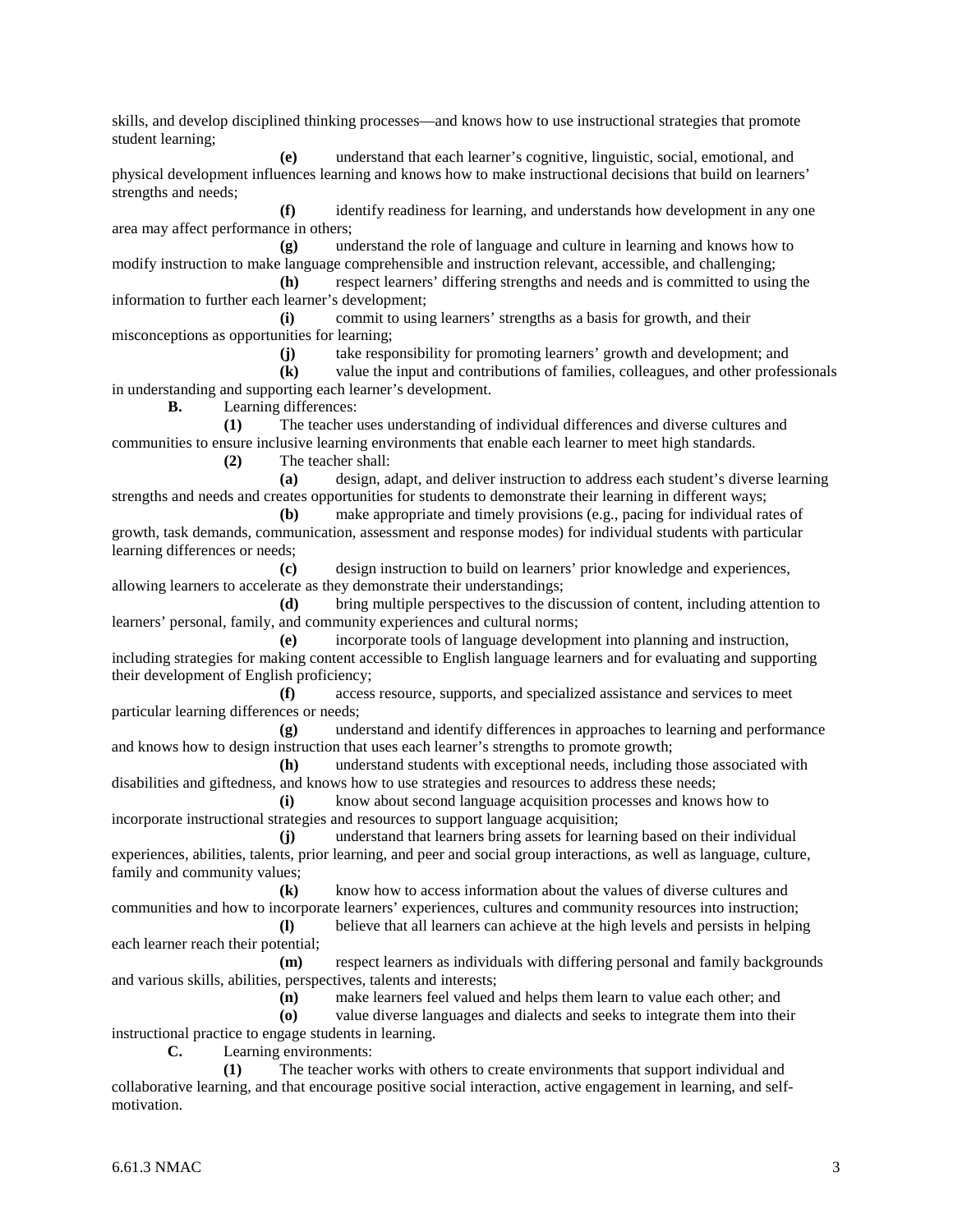**(2)** The teacher shall:

**(a)** collaborate with learners, families, and colleagues to build a safe, positive learning climate of openness, mutual respect, support, and inquiry;

**(b)** develop learning experiences that engage learners in collaborative and selfdirected learning and that extend learner interaction with ideas and people locally and globally;

**(c)** collaborate with learners and colleagues to develop shared values and expectations for respectful interactions, rigorous academic discussions, and individual and group responsibility for quality work;

**(d)** manage the learning environment to actively and equitably engage learners by organizing allocating, and coordinating resources of time, space, and learners' attention;

**(e)** use a variety of methods to engage learners in evaluating the learning environment and collaborates with learners to make appropriate adjustments;

**(f)** communicate verbally and nonverbally in ways that demonstrate respect for and responsiveness to the cultural backgrounds and differing perspectives learners bring to the learning environment;

**(g)** promote responsible learner use of interactive technologies to extend the possibilities for learning locally and globally;

**(h)** intentionally build learner capacity to collaborate in face-to-face and virtual environments through applying effective interpersonal communication skills;

**(i)** understand the relationship between motivation and engagement and knows how to design learning experiences using strategies that build learner self-direction and ownership of learning;

**(j)** know how to help learners work productively and cooperatively with each other to achieve learning goals;

**(k)** know how to collaborate with learners to establish and monitor elements of a safe and productive learning environment including norms, expectations, routines, and organizational structure;

**(l)** understand how learner diversity can affect communication and knows how to communicate effectively in differing environments;

**(m)** know how to use the technologies and how to guide learners to apply them in appropriate, safe and effective ways;

**(n)** commit to working with learners, colleagues, families and communities to establish positive and supportive learning environments;

**(o)** value the role of learners in promoting each other's learning and recognizes the importance of peer relationships in establishing a climate of learning;

**(p)** commit to supporting learners as they participate in decision making, engage in exploration and invention, work collaboratively and independently, and engage in purposeful learning;

**(q)** seek to foster respectful communication among all members of the learning

community; and

**(r)** be thoughtful and responsive listener and observer.

**D.** Content knowledge:

**(1)** The teacher understands the central concepts, tools of inquiry, and structures of the discipline(s) they teach and creates learning experiences that make these aspects of the discipline accessible and meaningful to learners to assure mastery of the content.

**(2)** The teacher shall:

**(a)** effectively use multiple representations and explanations that capture key ideas in the discipline, guide learners through learning progressions, and promote each learner's achievement of content standards;

**(b)** engage students in learning experiences in the discipline(s) that encourage

learners to understand, question, and analyze ideas from diverse perspectives so that they master the content;

**(c)** engage learners in applying methods of inquiry and standards of evidence used in the discipline;

**(d)** stimulate learner reflection on prior content knowledge, links new concepts to familiar concepts, and makes connections to learners' new experiences;

**(e)** recognize learner misconceptions in a discipline that interfere with learning, and create experiences to build accurate conceptual understanding;

**(f)** evaluate and modifies instructional resources and curriculum materials for their comprehensiveness, accuracy for representing particular concepts in the discipline, and appropriateness for their learners;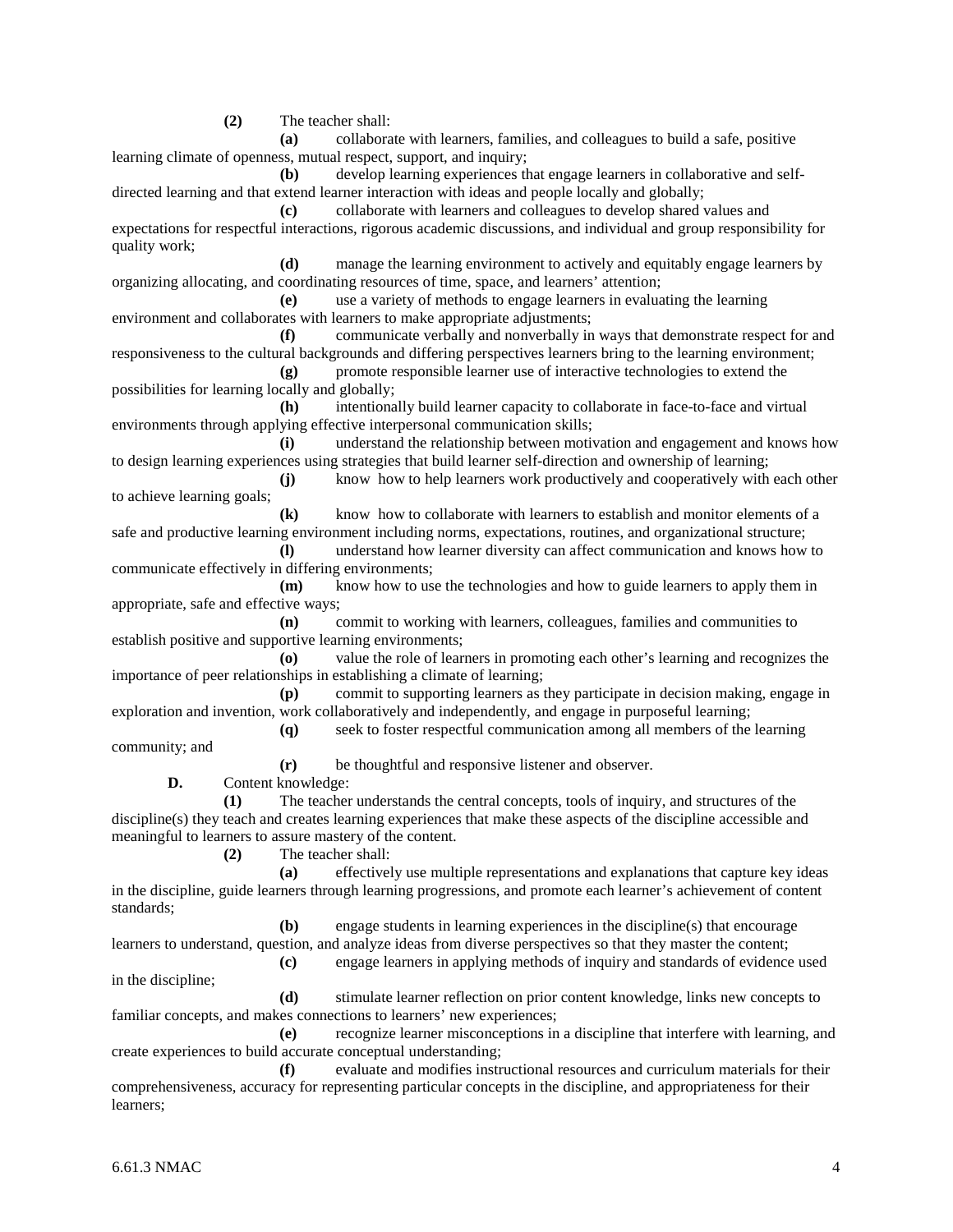**(g)** use supplementary resources and technologies effectively to ensure accessibility and relevance for all learners; **(h)** create opportunities for students to learn, practice, and master academic language in their content; **(i)** access school and district based resources to evaluate the learner's content knowledge in their primary language; **(j)** understand major concepts, assumptions, debates, processes of inquiry, and ways of knowing that are central to the discipline(s) they teach; **(k)** understand common misconceptions in learning the discipline and how to guide learners to accurate conceptual understanding; **(l)** know and use academic language of the discipline and knows how to make it accessible to learners; **(m)** know how to integrate culturally relevant content to build on learners' background knowledge; **(n)** have a deep knowledge of student content standards and learning progression in the discipline(s) they teach; **(o)** realize that content knowledge is not a fixed body of facts but a complex, culturally situated, and ever evolving. The teacher keeps abreast of new ideas and understandings in the field; **(p)** appreciate multiple perspectives within the discipline and facilitates learners' critical analysis of these perspectives; **(q)** recognize the potential bias in their presentation of the discipline and seeks to appropriately address problems of bias; and **(r)** commit to work toward each learner's mastery of disciplinary content and skills. **E.** Application of content: **(1)** The teacher understands how to connect concepts and use differing perspectives to engage learners in critical thinking, creativity, and collaborative problem solving related to authentic local and global issues. **(2)** The teacher shall: **(a)** develop and implement projects that guide learners in analyzing the complexities of an issue or question using perspectives from varied disciplines and cross-disciplinary skills(e.g., a water quality study that draws upon biology or chemistry to look at factual information and social studies to examine policy implications); **(b)** engage learners in applying content knowledge to real world problems through the lens of interdisciplinary themes (e.g., financial literacy, environmental literacy); **(c)** facilitate learners' use of current tools and resources to maximize content learning in varied contexts; **(d)** engage learners in questioning and challenging assumptions and approaches in order to foster innovation and problem solving in local and global contexts; **(e)** develop learners' communication skills in disciplinary and interdisciplinary contexts by creating meaningful opportunities to employ a variety of forms of communication that address varied audiences and purposes; **(f)** engage learners in generating and evaluating new ideas and novel approaches, seeking inventive solutions to problems, and developing original work; **(g)** facilitate learners' ability to develop diverse social and cultural perspectives that expand their understanding of local and global issues and create novel approaches to solving problems; **(h)** develop and implements supports for learner literacy development across content areas; **(i)** understand the ways of knowing their discipline, how it relates to other disciplinary approaches to inquiry, and the strengths and limitations of each approach in addressing problems, issues and concerns; **(j)** understand how current interdisciplinary themes (e.g., civic literacy, health literacy, global awareness) connect to the core subjects and knows how to weave those themes into meaningful learning experiences; **(k)** understand the demands of acceding and managing information as well as how to evaluate issues of ethics and quality related to the information and its use; **(l)** understand how to use digital and interactive technologies for efficiently and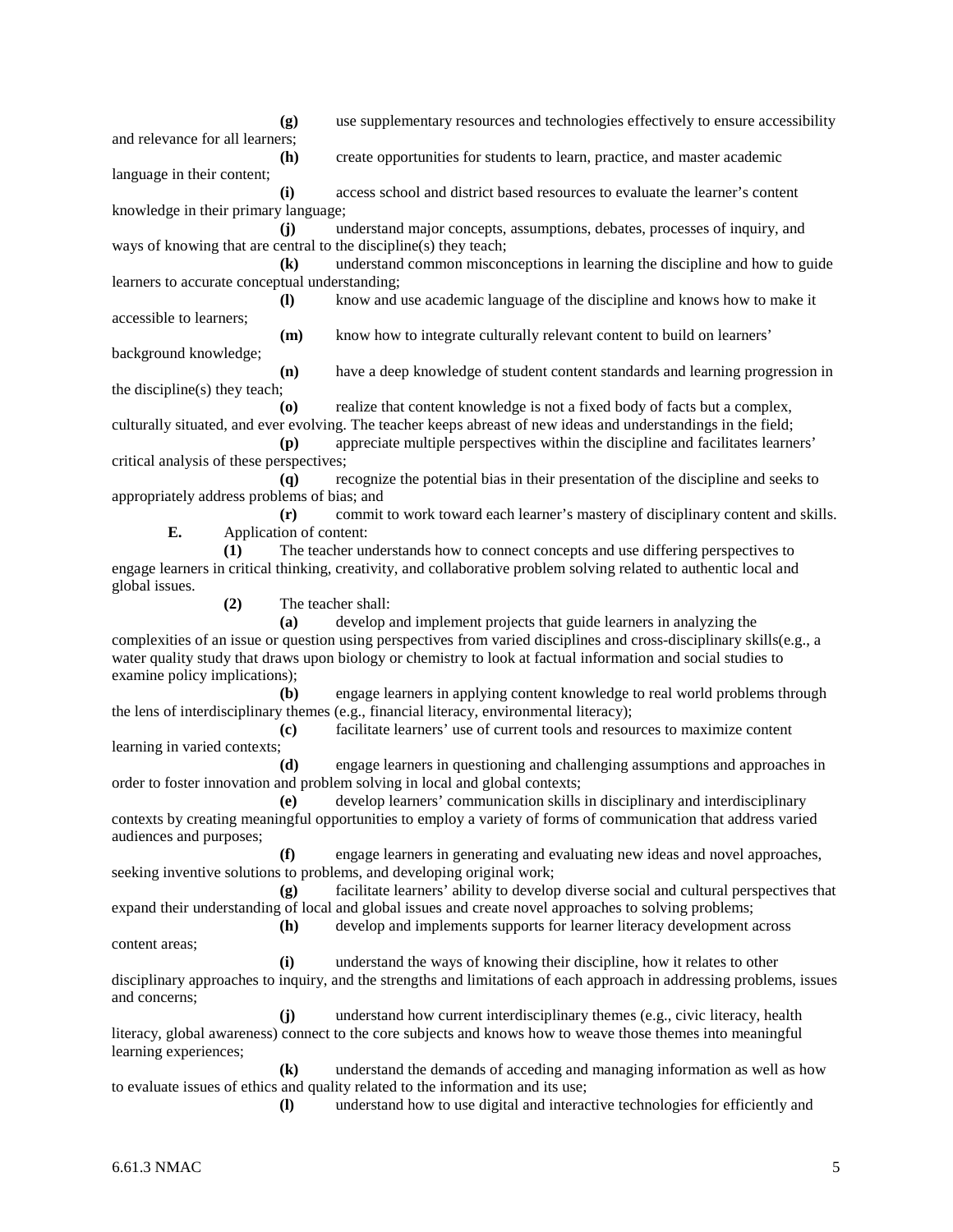effectively achieving specific learning goals; **(m)** understand critical thinking processes and knows how to help learners develop high level questioning skills to promote independent learning; **(n)** understand communication modes and skills as vehicles for learning (e.g., information gathering and processing) across disciplines as well as vehicles for expressing learning; **(o)** understand creative thinking processes and how to engage learners in producing original work. **(p)** know where and how to access resources to build global awareness and understanding, and how to integrate them into the curriculum; **(q)** constantly explore how to use disciplinary knowledge as a lens to address local and global issues; **(r)** value knowledge outside their own content area and how such knowledge enhances student learning; and **(s)** value flexible learning environments that encourage learner exploration, discovery, and expression across content areas. **F.** Assessment: **(1)** The teacher understands and uses multiple measures of assessment to engage learners in their own growth, to monitor learner progress, and to guide the teacher's and learner's decision making. **(2)** The teacher shall: **(a)** balance the use of formative and summative assessment as appropriate to support, verify, and document learning; **(b)** design assessments that match learning objectives with assessment methods and minimize sources of bias that can distort assessment results. **(c)** work independently and collaboratively to examine test and other performance data to understand each learner's progress and to guide planning; **(d)** engage learners in understanding and identifying quality work and provides them with effective descriptive feedback to guide their progress toward that work; **(e)** engage learners in multiple ways of demonstrating knowledge and skill as part of the assessment process; **(f)** model and structure processes that guide learners in examining their own thinking and learning as well as the performance of others; **(g)** use multiple and appropriate types of assessment data to identify each student's learning needs and to develop differentiated learning experiences; **(h)** prepare all learners for the demands of particular assessment formats and makes appropriate accommodations in assessments or testing conditions, especially for learners with disabilities and language learning needs; **(i)** continually seek appropriate ways to employ technology to support assessment practice both to engage learners more fully and to assess and address learner needs; **(j)** understand the differences between formative and summative applications of assessment and knows how and when to use each; **(k)** understand the range of types and multiple purposes of assessment and how to design, adapt, or select appropriate assessments to address specific learning goals and individual differences, and to minimize sources of bias; **(l)** know how to analyze assessment data to understand patterns and gaps in learning, to guide planning and instruction, and to provide meaningful feedback to all learners; **(m)** know when and how to engage learners in analyzing their own assessment results and in helping set goals for their own learning; **(n)** understand the positive impact of effective descriptive feedback for learners and knows a variety of strategies for communicating this feedback; **(o)** know when and how to evaluate and report learner progress against standards; **(p)** understand how to prepare learners for assessments and how to make accommodations in assessments and testing conditions, especially for learners with disabilities and language learning needs; **(q)** commit to engaging learners actively in assessment processes and to developing each learner's capacity to review and communicate about their own progress and learning; **(r)** take responsibility for aligning instruction and assessment with learning goals;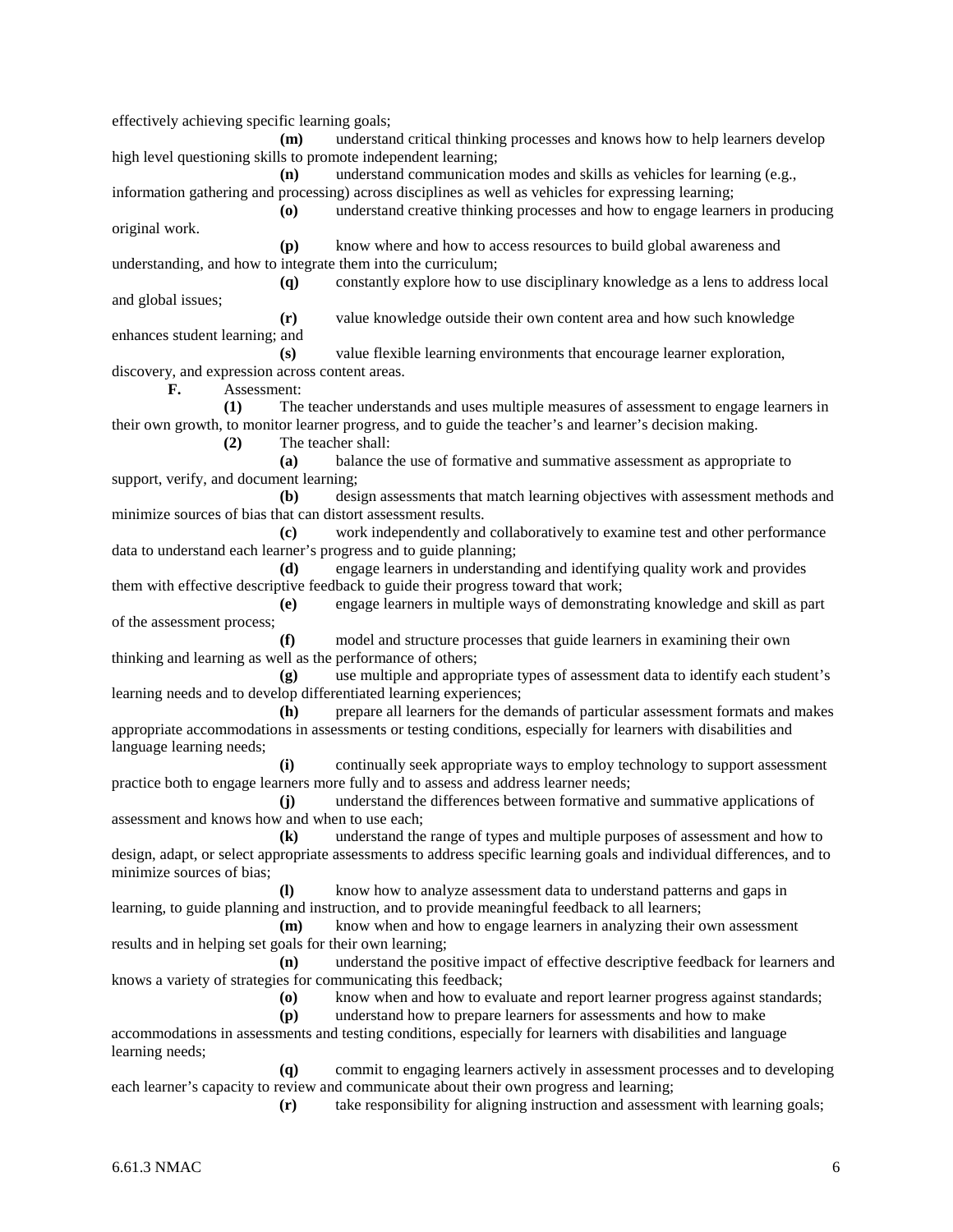**(s)** commit to providing timely and effective descriptive feedback to learners on

their progress;

**(t)** commit to using multiple types of assessment processes to support, verify, and

document learning;

**(u)** commit to making accommodations in assessments and testing conditions, especially for learners with disabilities and language learning needs; and **(v)** commit to the ethical use of various assessments and assessment data to identify

learner strengths and needs to promote learner growth.

**G.** Planning for instruction:

**(1)** The teacher plans the instruction that supports every student in meeting rigorous learning goals by drawing upon knowledge of content areas, curriculum, cross-disciplinary skills, and pedagogy, as well as knowledge of learners and the community context.

**(2)** The teacher shall:

**(a)** individually and collaboratively select and create learning experiences that are appropriate for curriculum goals and content standards, and are relevant to learners;

**(b)** plan how to achieve each student's learning goals, choosing appropriate strategies and accommodations, resources, and materials to differentiate instruction for individuals and groups of learners;

**(c)** develop appropriate sequencing of learning experiences and provides multiple ways to demonstrate knowledge and skill;

**(d)** plan for instruction based on formative and summative assessment data, prior learner knowledge, and learner interest;

**(e)** plan collaboratively with professionals who have specialized expertise (e.g., special educators, related service providers, language and learning specialists, librarians, media specialists) to design and jointly deliver as appropriate learning experiences that meet unique learning needs;

**(f)** evaluate plans in relation to short and long-range goals and systematically adjusts plans to meet each student's learning needs and enhance learning;

**(g)** understand content and content standards and how these are organized in the curriculum;

**(h)** understand how integrating cross-disciplinary skills in instruction engages learners purposefully in applying content knowledge;

**(i)** understand learning theory, human development, cultural diversity, and individual differences and how these impact ongoing planning;

**(j)** understand the strengths and needs of individual learners and how to plan instruction that is responsive to these strengths and needs;

**(k)** know a range of evidence-based instructional strategies, resources, and technological tools and how to use them effectively to plan instruction that meets diverse learning needs;

**(l)** know when and how to adjust plans based on assessment information and learner responses;

**(m)** know when and how to access resources and collaborate with others to support student learning (e.g., special educators, related service providers, language learner specialists, librarians, media specialists, community organizations);

**(n)** respect learners' diverse strengths and needs and is committed to using this information to plan effective instruction;

**(o)** value planning as a collegial activity that takes into consideration the input of learners, colleagues, families, and the larger community;

**(p)** take professional responsibility to use short and long-term planning as a means of assuring student learning; and

**(q)** believe that plans must always be open to adjustment and revision based on learner needs and changing circumstances.

**H.** Instructional strategies:

**(1)** The teacher understands and uses a variety of instructional strategies to encourage learners to develop deep understanding of content areas and their connections, and to build skills to apply knowledge in meaningful ways.

**(2)** The teacher shall:

**(a)** use appropriate strategies and resources to adapt instruction to the needs of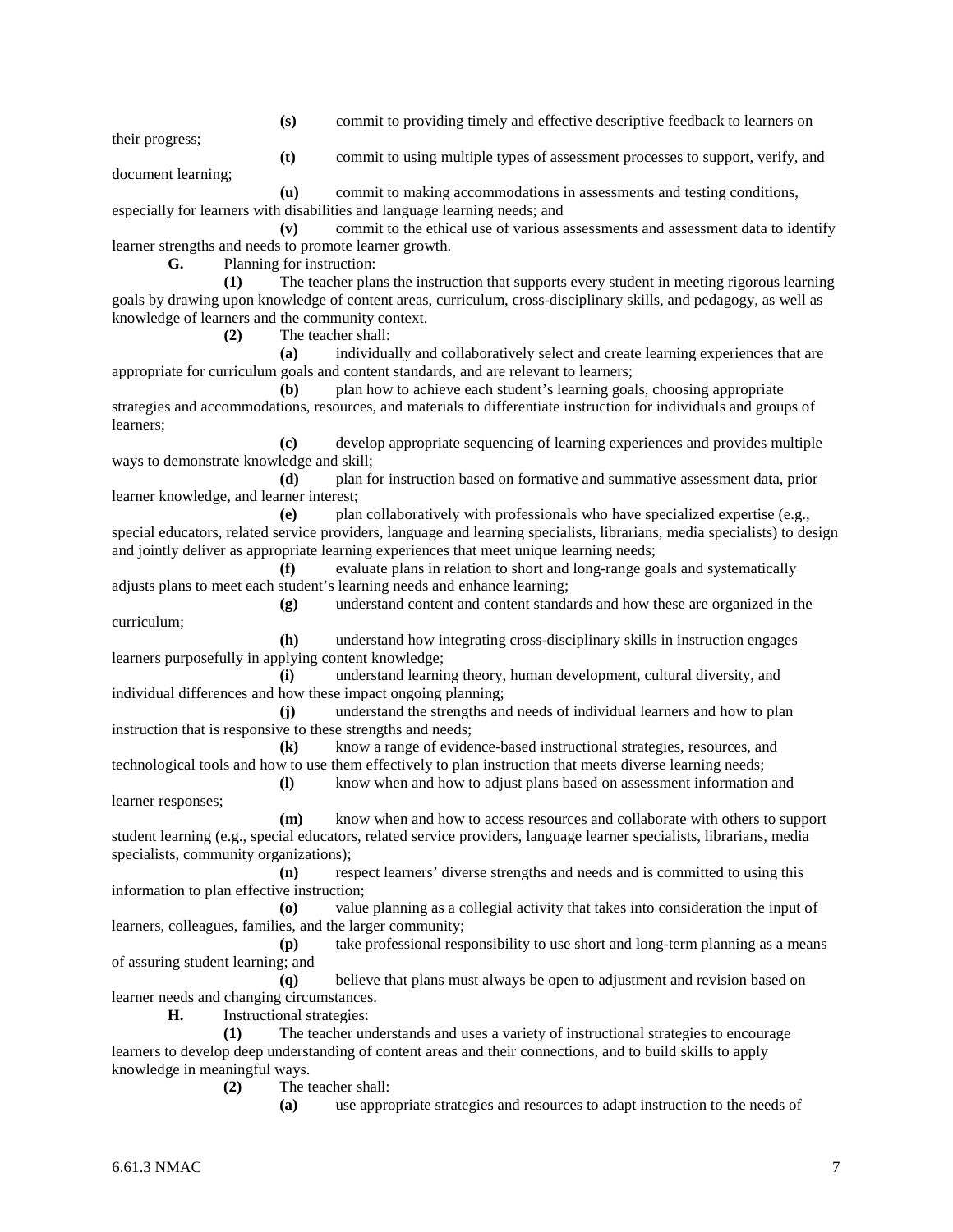individuals and groups of learners;

**(b)** continuously monitor student learning, engages learners in assessing their progress, and adjusts instruction in response to student learning needs;

**(c)** collaborate with learners to design and implement relevant learning experiences, identify their strengths, and access family and community resources to develop their areas of interest.

**(d)** vary their role in the instructional process (e.g., instructor, facilitator, coach, audience) in relation to the content and purposes of instruction and the needs of learners;

**(e)** provide multiple models and representations of concepts and skills with opportunities for learners to demonstrate their knowledge through a variety of products and performance; **(f)** engage all learners in developing higher order questioning skills and

metacognitive processes;

**(g)** engage learners in using a range of learning skills and technology tools to access, interpret, evaluate, and apply information;

**(h)** use a variety of instructional strategies to support and expand learners' communication through speaking, listening, reading, writing, and other modes;

**(i)** ask questions to stimulate discussion that serves different purposes (e.g., probing for learner understanding, helping learners articulate their ideas and thinking processes, stimulating curiosity, and helping learners to question);

**(j)** understand the cognitive process associated with various kinds of learning (e.g., critical and creative thinking, problem framing and problem solving, invention, memorization and recall) and how these processes can be stimulated;

**(k)** know how to apply a range of developmentally, culturally, and linguistically appropriate instructional strategies to achieve learning goals;

**(l)** know when and how to use appropriate strategies to differentiate instruction and engage all learners in complex thinking and meaningful tasks;

**(m)** understand how multiple forms of communication (oral, written, nonverbal, digital, visual) convey ideas, foster self-expression, and build relationships;

**(n)** know how to use a wide variety of resources, including human and technological, to engage students in learning;

**(o)** understand how content and skill development can be supported by media and technology and knows how to evaluate these resources for quality, accuracy, and effectiveness;

**(p)** commit to deepening awareness and understanding the strengths and needs of diverse learners when planning and adjusting instruction;

**(q)** value the variety of ways people communicate and encourage learners to develop and use multiple forms of communication;

**(r)** commit to exploring how the use of new and emerging technologies can support and promote student learning; and

**(s)** value flexibility and reciprocity in the teaching process as necessary for adapting instruction to learner responses, ideas, and needs.

**I.** Professional learning and ethical practice:

**(1)** The teacher engages in ongoing professional learning and uses evidence to continually evaluate their practice, particularly the effects of their choices and actions on others (learners, families, other professionals, and the community), and adapts practice to meet the needs of each learner.

**(2)** The teacher shall:

**(a)** engage in ongoing learning opportunities to develop knowledge and skills in order to provide learners with engaging curriculum and learning experiences based on local and state standards;

**(b)** engage in meaningful and appropriate professional learning experiences aligned with their own needs and the needs of the learners, school, and system;

**(c)** independently and in collaboration with colleagues use a variety of data (e.g., systematic observation, information about learners, research) to evaluate the outcomes of teaching and learning and to adapt planning and practice;

**(d)** actively seek professional community, and technological resources, within and outside the school, as supports for analysis, reflection and problem solving;

**(e)** reflect on their personal biases and accesses resources to deepen their own understanding of cultural, ethnic, gender, and learning differences to build stronger relationships and create more relevant learning experiences;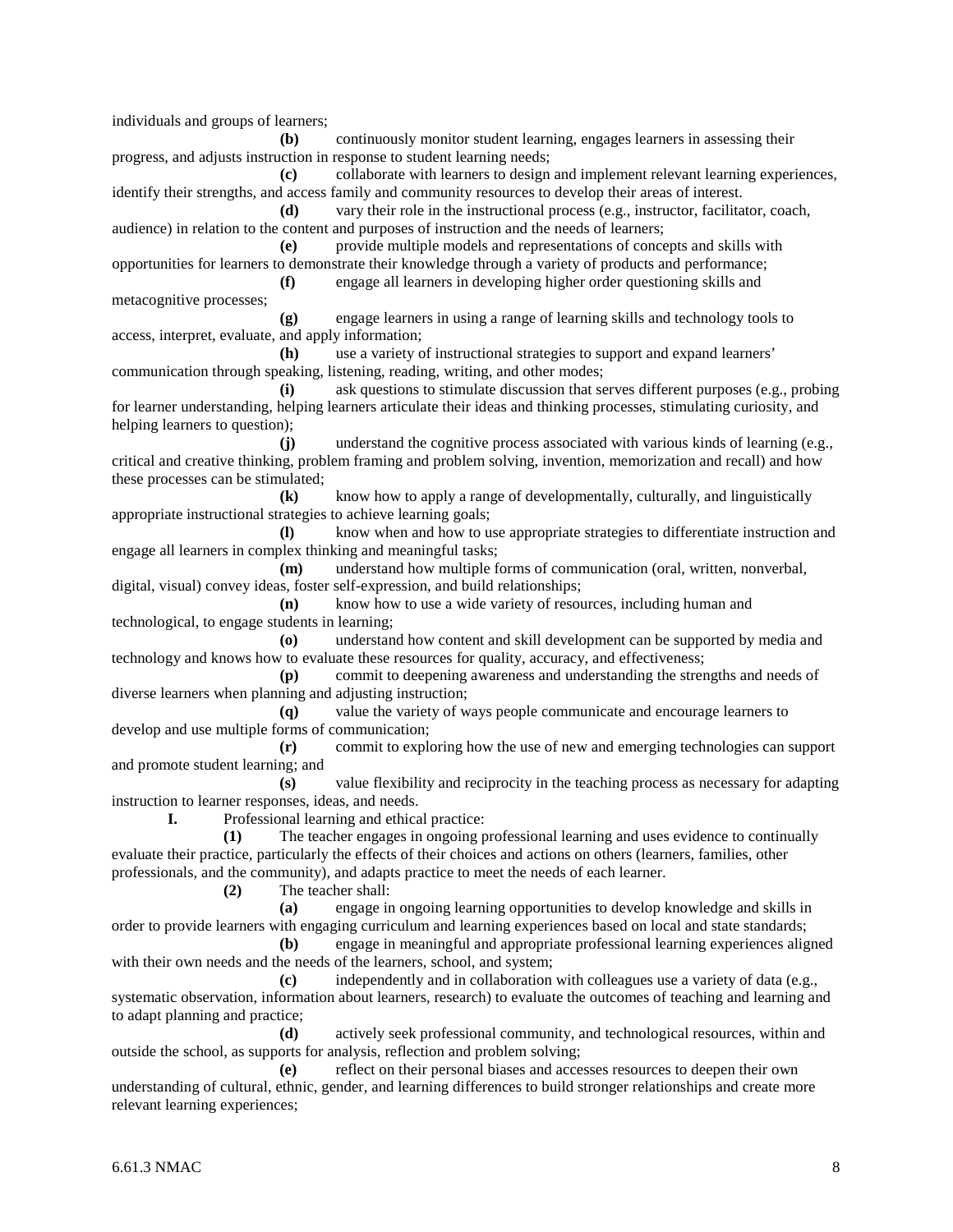**(f)** advocate, model, and teach safe, legal, and ethical use of information and technology including proper documentation of sources and respect for others in the use of social media;

**(g)** understand and know how to use a variety of self-assessment and problemsolving strategies to analyze and reflect on their practice and to plan for adaptations and adjustments; **(h)** know how to use learner data to analyze practice and differentiate instruction

accordingly;

**(i)** understand how personal identity, worldview, and prior experience affect perceptions and expectations, and recognize how they may bias behaviors and interactions with others;

**(j)** understand laws related to learners' rights and teacher responsibility (e.g., for educational equity, appropriate education for learners with disabilities, confidentiality, privacy, appropriate treatment of learners, reporting in situations related to possible child abuse);

**(k)** The teacher knows how to build and implement a plan for professional growth directly aligned with their needs as a growing professional using feedback from teacher evaluations and observations, data on learner performance, and school and system-wide priorities;

**(l)** take responsibility for student learning and uses on going analysis and reflection to improve planning and practice;

**(m)** commit to deepening understanding of their own frames of references (e.g., culture, gender, language, abilities, ways of knowing), the potential biases in these frames, and their impact on expectations for and relationships with learners and their families;

**(n)** see themselves as a learner, continuously seeking opportunities to draw upon current education policy and research as sources of analysis and reflection to improve practice; and

**(o)** understand expectations of the profession including codes of ethics, professional standards of practice, and relevant law and policy.

**J.** Leadership and collaboration:

**(1)** The teacher seeks appropriate leadership roles ad opportunities to tame responsibility for student learning, to collaborate with learners, families, colleagues, other school professionals, and community members to ensure learner growth, and to advance the profession.

**(2)** The teacher shall:

**(a)** take an active role on the instructional team, giving and receiving feedback on practice, examining learn work, analyzing data from multiple sources, and sharing responsibility for decision making and accountability for each students learning;

**(b)** work with other school professionals to plan and jointly facilitate learning on how to meet diverse needs of learners;

**(c)** engage collaboratively in the school-wide effort to build a shared vision and supportive culture, identify common goals, and monitor and evaluate progress toward those goals;

**(d)** work collaboratively with learners and their families to establish mutual expectations and ongoing communication to support learner development and achievement;

**(e)** working with school colleagues build ongoing connections with community resources to enhance student learning and wellbeing;

**(f)** engage in professional learning, contributes to the knowledge and skill of others, and works collaboratively to advance professional practice;

**(g)** use technological tools and a variety of communication strategies to build local and global learning communities that engage learners, families, and colleagues;<br>(h) use and generate meaningful research on ed

use and generate meaningful research on education issues an policy;

**(i)** seek appropriate opportunities to model effective practice for colleagues, to lead professional learning activities, and to serve in other leadership roles;

**(j)** advocate to meet the needs of learners, to strengthen the learning environment, and to enact system change;

**(k)** take on leadership roles at the school, district, state, and national level and advocates for the school, the community, and the profession;

**(l)** understand schools as organizations within a historical, cultural, political, and social context and knows how to work with others across the system to support learners;

**(m)** understand that alignment of family, school, and community spheres of influence enhances student learning and that discontinuity in these spheres of influence interferes with learning;

**(n)** know how to work with other adults and develop skills in collaborative interaction appropriate for both face-to-face and virtual contexts;